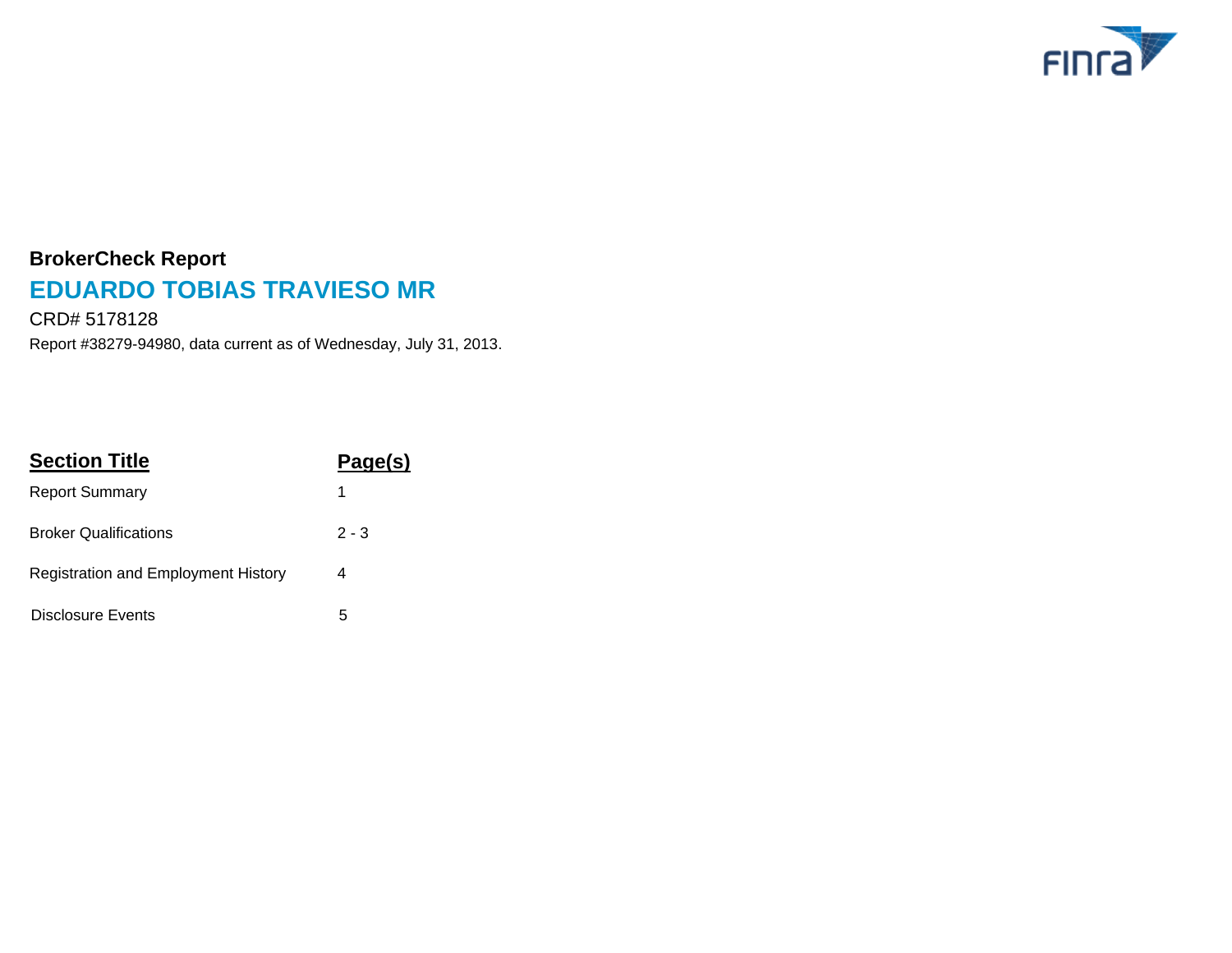#### **About BrokerCheck®**

BrokerCheck offers information on all current-and many former-FINRA-registered securities brokers, and all current and former FINRA-registered securities firms. FINRA strongly encourages investors to use BrokerCheck to check the background of securities brokers and brokerage firms before deciding to conduct, or continue to conduct, business with them.

### · **What is included in a BrokerCheck report?**

BrokerCheck reports for individual brokers include information such as employment history, professional qualifications, disciplinary actions, criminal convictions, civil judgments and arbitration awards. BrokerCheck reports for brokerage firms include information on a firm's profile, history, and operations, as well as many of the same disclosure events mentioned above.

Please note that the information contained in a BrokerCheck report may include pending actions or allegations that may be contested, unresolved or unproven. In the end, these actions or allegations may be resolved in favor of the broker or brokerage firm, or concluded through a negotiated settlement with no admission or finding of wrongdoing.

#### · **Where did this information come from?**

The information contained in BrokerCheck comes from FINRA's Central Registration Depository, or CRD® and is a combination of:

- o information FINRA and/or the Securities and Exchange Commission (SEC) require brokers and brokerage firms to submit as part of the registration and licensing process, and
- o information that regulators report regarding disciplinary actions or allegations against firms or brokers.

#### · **How current is this information?**

Generally, active brokerage firms and brokers are required to update their professional and disciplinary information in CRD within 30 days. Under most circumstances, information reported by brokerage firms, brokers and regulators is available in BrokerCheck the next business day.

#### · **What if I want to check the background of an investment adviser firm or investment adviser representative?**

To check the background of an investment adviser firm or representative, you can search for the firm or individual in BrokerCheck. If your search is successful, click on the link provided to view the available licensing and registration information in the SEC's Investment Adviser Public Disclosure (IAPD) website at http://www.adviserinfo.sec.gov. In the alternative, you may search the IAPD website directly or contact your state securities regulator at http://www.nasaa.org.

· **Are there other resources I can use to check the background of investment professionals?** FINRA recommends that you learn as much as possible about an investment professional before deciding to work with them. Your state securities regulator can help you research brokers and investment adviser representatives doing business in your state.

#### **Thank you for using FINRA BrokerCheck.**



Using this site/information means that you accept the FINRA BrokerCheck Terms and Conditions. A complete list of Terms and Conditions can be found at

[brokercheck.finra.org](http://brokercheck.finra.org/terms.aspx)



[For more information about](http://www.finra.org) FINRA, visit www.finra.org. For additional information about the contents of this report, please refer to the User Guidance or www.finra.org/brokercheck. It provides a glossary of terms and a list of frequently asked questions, as well as additional resources.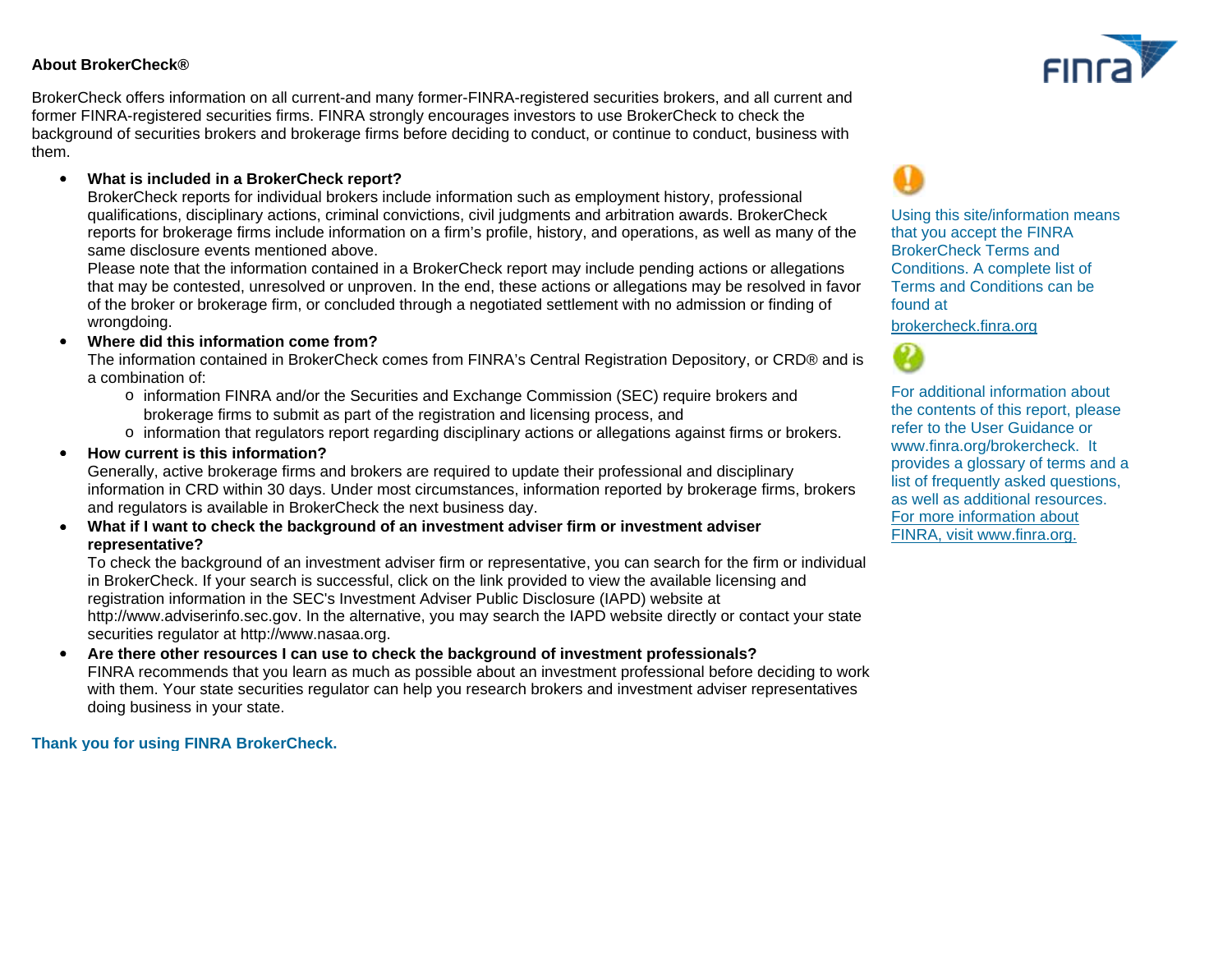## **EDUARDO T. TRAVIESO MR** CRD# 5178128 This broker is not currently registered with FINRA. **Report Summary for this Broker** This report summary provides an overview of the broker's professional background and conduct. Additional information can be found in the detailed report. **Disclosure Events** Disclosure events are certain criminal matters; regulatory actions; civil judicial proceedings; customer complaints, arbitrations, or civil litigations; employment terminations; and financial matters in which the broker has been involved. Are there events disclosed about this broker? **Yes The following types of disclosures have been reported: Type Count** Termination 1 **Broker Qualifications This broker is not currently registered with FINRA. This broker has passed:** 0 Principal/Supervisory Exams ■ 1 General Industry/Product Exam • 1 State Securities Law Exam **Registration History** This broker was previously registered with FINRA at the following brokerage firms: **J.P. MORGAN SECURITIES LLC** CRD# 79 NEW YORK, NY 10/2008 - 04/2013 **J.P. MORGAN SECURITIES INC.** CRD# 18718 NEW YORK, NY 08/2006 - 10/2008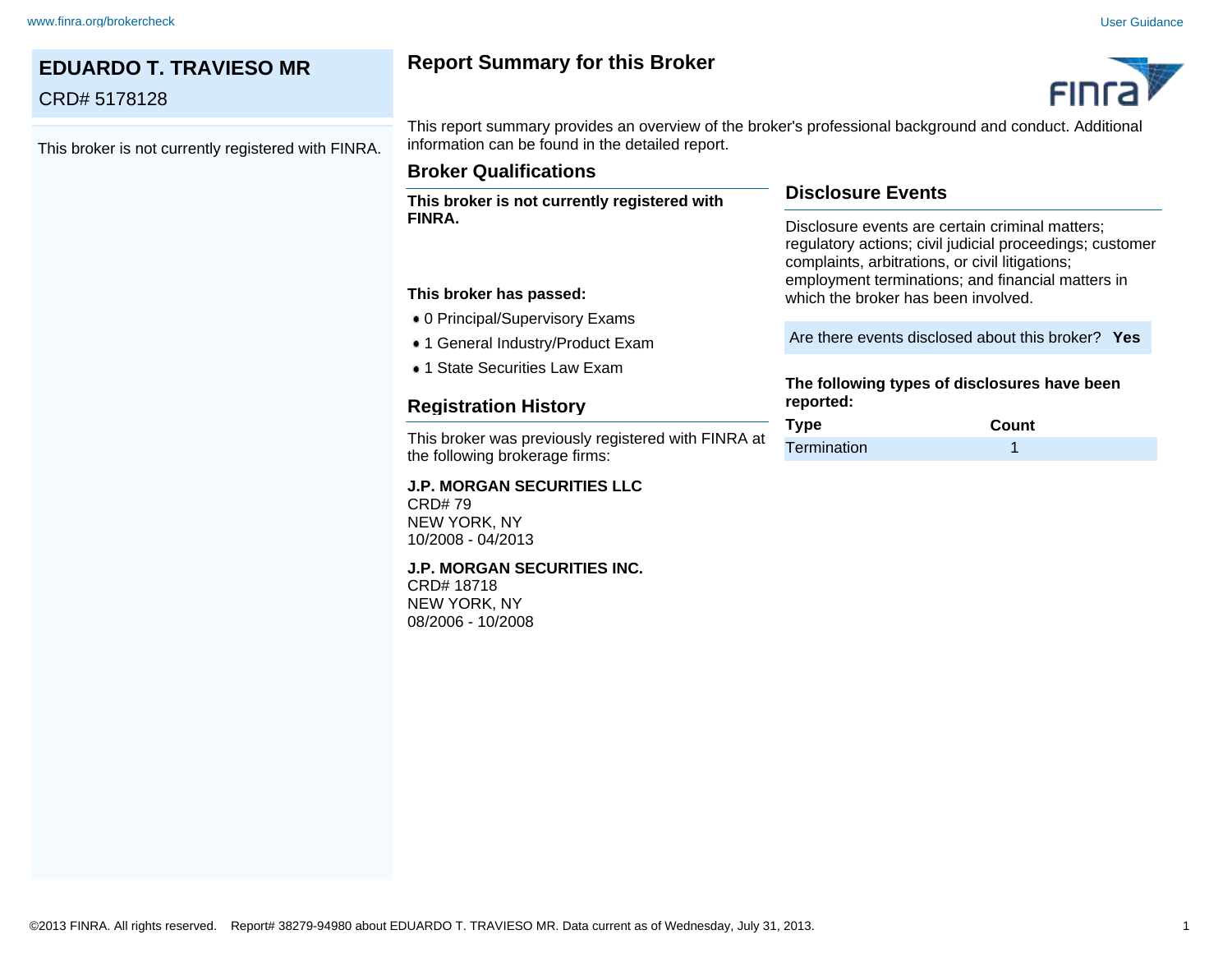# **Broker Qualifications**



# **Registrations**

This section provides the self-regulatory organizations (SROs) and U.S. states/territories the broker is currently registered and licensed with, the category of each registration, and the date on which the registration became effective. This section also provides, for every brokerage firm with which the broker is currently employed, the address of each branch where the broker works.

This broker is not currently registered with FINRA.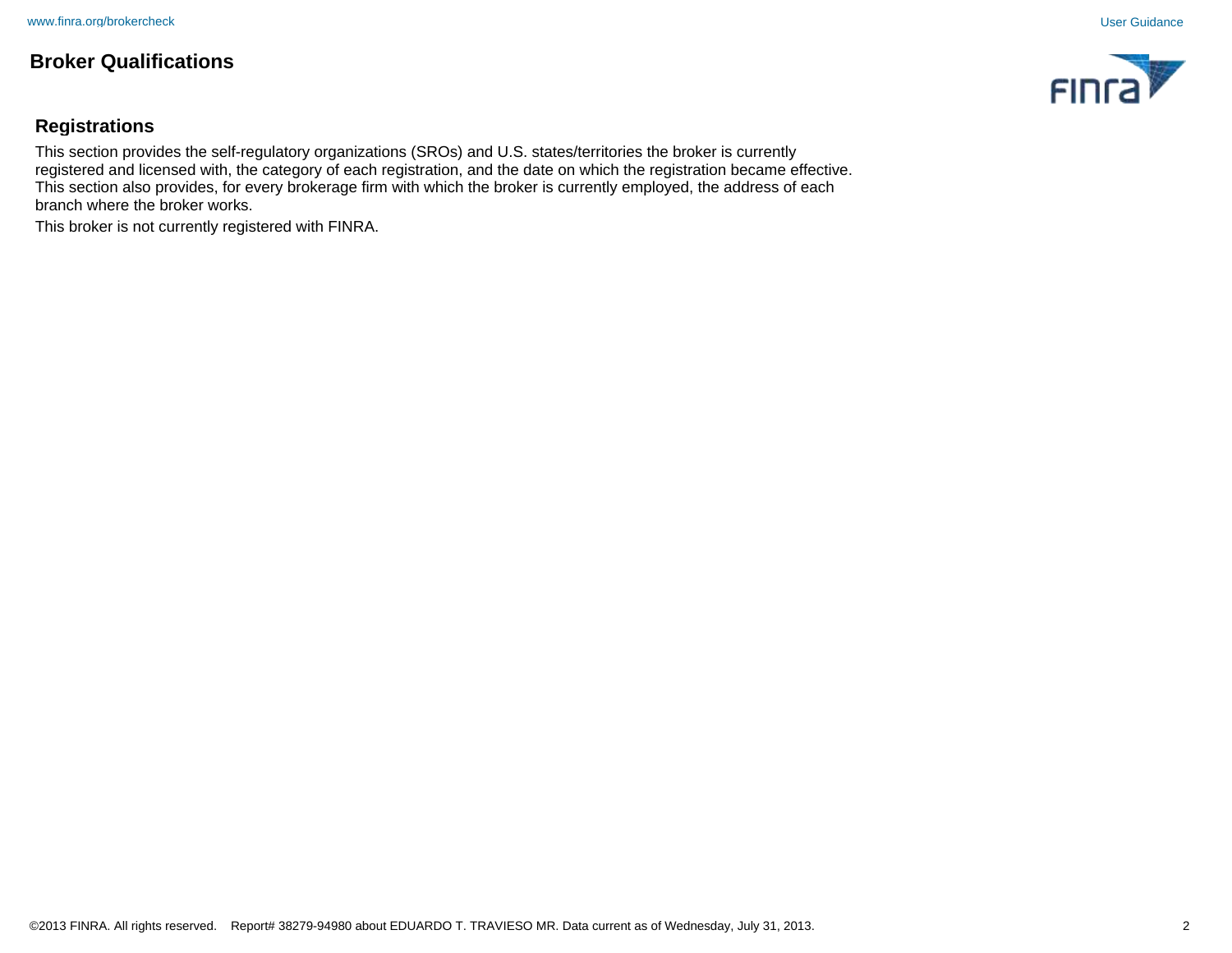# **Broker Qualifications**



## **Industry Exams this Broker has Passed**

This section includes all securities industry exams that the broker has passed. Under limited circumstances, a broker may attain a registration after receiving an exam waiver based on exams the broker has passed and/or qualifying work experience. Any exam waivers that the broker has received are not included below.

**This individual has passed 0 principal/supervisory exams, 1 general industry/product exam, and 1 state securities law exam.**

## **Principal/Supervisory Exams**

| Exam                                                 | Category            | Date       |
|------------------------------------------------------|---------------------|------------|
| No information reported.                             |                     |            |
| <b>General Industry/Product Exams</b>                |                     |            |
| Exam                                                 | Category            | Date       |
| <b>General Securities Representative Examination</b> | Series <sub>7</sub> | 08/24/2006 |
| <b>State Securities Law Exams</b><br>Exam            | Category            | Date       |
| Uniform Securities Agent State Law Examination       | Series 63           | 11/29/2006 |

Additional information about the above exams or other exams FINRA administers to brokers and other securities professionals can be found at www.finra.org/brokerqualifications/registeredrep/.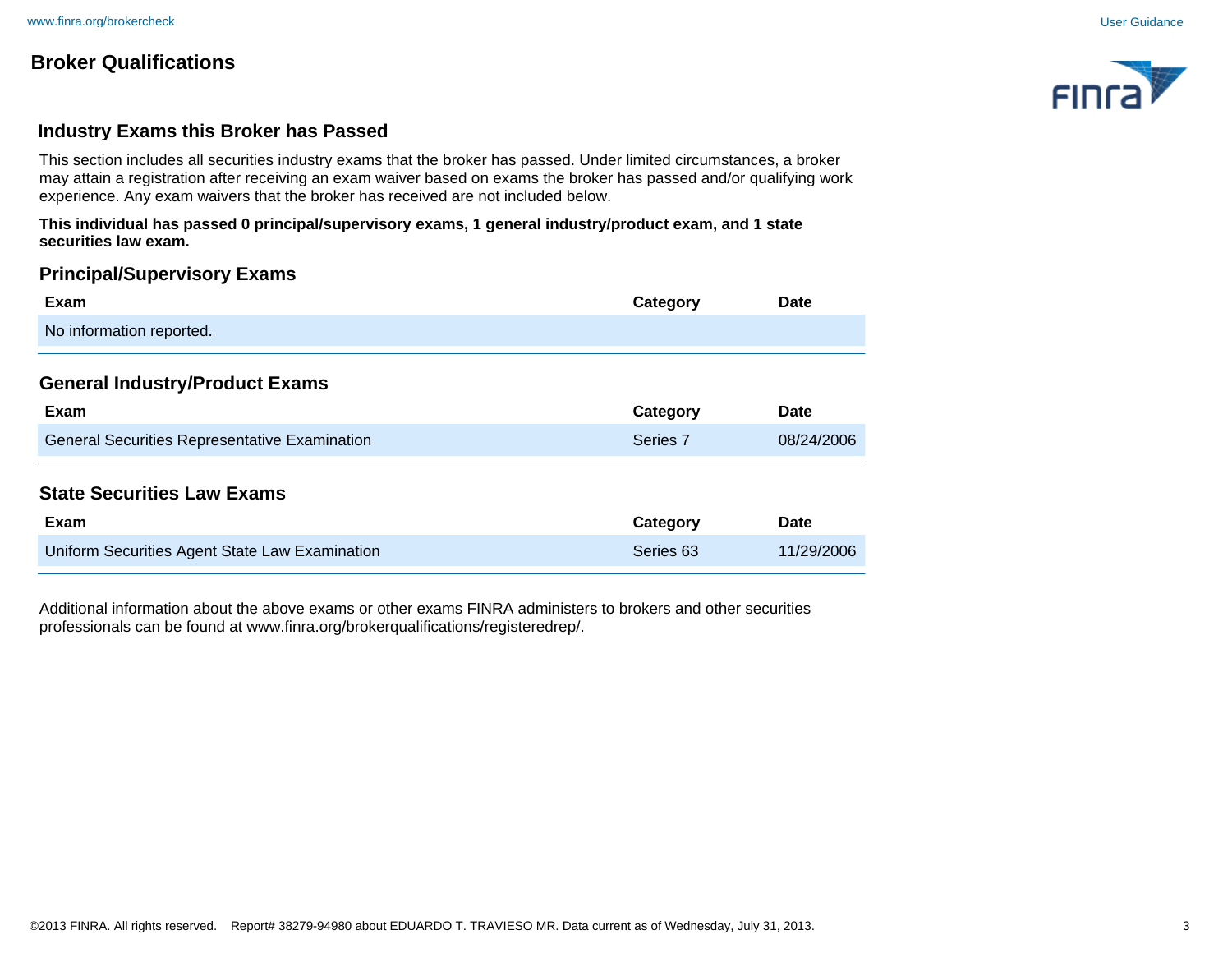# **Registration and Employment History**

# **Registration History**

This broker previously was registered with FINRA at the following firms:

| <b>Registration Dates Firm Name</b> |                                               | CRD#  | <b>Branch Location</b> |
|-------------------------------------|-----------------------------------------------|-------|------------------------|
|                                     | 10/2008 - 04/2013 J.P. MORGAN SECURITIES LLC  | 79    | NEW YORK. NY           |
|                                     | 08/2006 - 10/2008 J.P. MORGAN SECURITIES INC. | 18718 | NEW YORK, NY           |

## **Employment History**

Below is the broker's employment history for up to the last 10 years.

**Please note that the broker is required to provide this information only while registered with FINRA and the information is not updated after the broker ceases to be registered. Therefore, an employment end date of "Present" may not reflect the broker's current employment status.**

| <b>Employment Dates Employer Name</b> |                                        | <b>Employer Location</b> |
|---------------------------------------|----------------------------------------|--------------------------|
|                                       | 07/2006 - Present JP MORGAN SECURITIES | NEW YORK, NY             |
| 06/2006 - Present                     | JP MORGAN CHASE                        | NEW YORK, NY             |
| 10/2008 - 10/2008                     | BEAR, STEARNS & CO. INC.               | <b>NEW YORK, NY</b>      |
| 09/2004 - 05/2006                     | <b>BENTLEY COLLEGE</b>                 | WALTHAM, MA              |
| 05/2005 - 08/2005                     | UBS                                    | CARACAS, VENEZUELA       |
| 09/2001 - 05/2004                     | UNIVERSIDAD METROPOLITANA              | CARACAS, VENEZUELA       |
|                                       |                                        |                          |

## **Other Business Activities**

This section includes information, if any, as provided by the broker regarding other business activities the broker is currently engaged in either as a proprietor, partner, officer, director, employee, trustee, agent or otherwise. This section does not include non-investment related activity that is exclusively charitable, civic, religious or fraternal and is recognized as tax exempt.

No information reported.

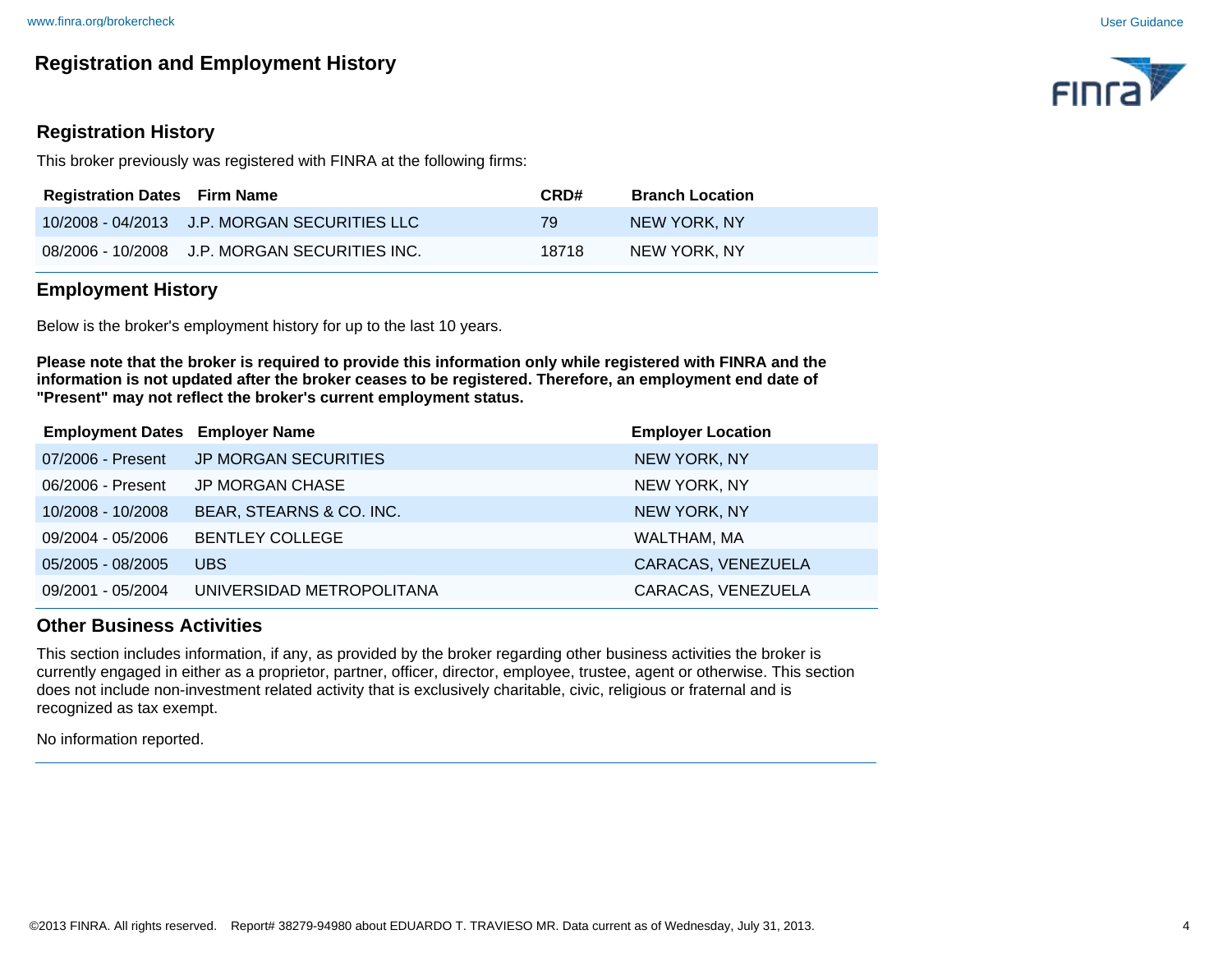# **Disclosure Events**



#### **What you should know about reported disclosure events:**

1. Disclosure events are certain criminal matters; regulatory actions; civil judicial proceedings; customer complaints, arbitrations, or civil litigations; employment terminations; and financial matters in which the broker has been involved.

#### 2. **Certain thresholds must be met before an event is reported to CRD, for example:**

- o A law enforcement agency must file formal charges before a broker is required to report a particular criminal event.
- o A customer dispute must involve allegations that a broker engaged in activity that violates certain rules or conduct governing the industry and that the activity resulted in damages of at least \$5,000.

#### 3. **Disclosure events in BrokerCheck reports come from different sources:**

 o As mentioned at the beginning of this report, information contained in BrokerCheck comes from brokers, brokerage firms and regulators. When more than one of these sources reports information for the same disclosure event, all versions of the event will appear in the BrokerCheck report. The different versions will be separated by a solid line with the reporting source labeled.

#### 4. **There are different statuses and dispositions for disclosure events:**

- o A disclosure event may have a status of *pending, on appeal,* or *final.*
	- **•** A "pending" disclosure event involves allegations that have not been proven or formally adiudicated.
	- § A disclosure event that is "on appeal" involves allegations that have been adjudicated but are currently being appealed.
	- **A "final" disclosure event has been concluded and its resolution is not subject to change.**
- o A final disclosure event generally has a disposition of *adjudicated, settled* or *otherwise resolved.*
	- § An "adjudicated" matter includes a disposition by (1) a court of law in a criminal or civil matter, or (2) an administrative panel in an action brought by a regulator that is contested by the party charged with some alleged wrongdoing.
	- A "settled" matter generally represents a disposition wherein the parties involved in a dispute reach an agreement to resolve the matter. Please note that brokers and brokerage firms may choose to settle customer disputes or regulatory matters for business or other reasons.
	- § A "resolved" matter usually includes a disposition wherein no payment is made to the customer or there is no finding of wrongdoing on the part of the individual broker. Such matters generally involve customer disputes.

**For your convenience, below is a matrix of the number and status of disclosure events involving this broker. Further information regarding these disclosure events can be found in the subsequent pages of this report. You also may wish to contact the broker to obtain further information regarding the disclosure events.**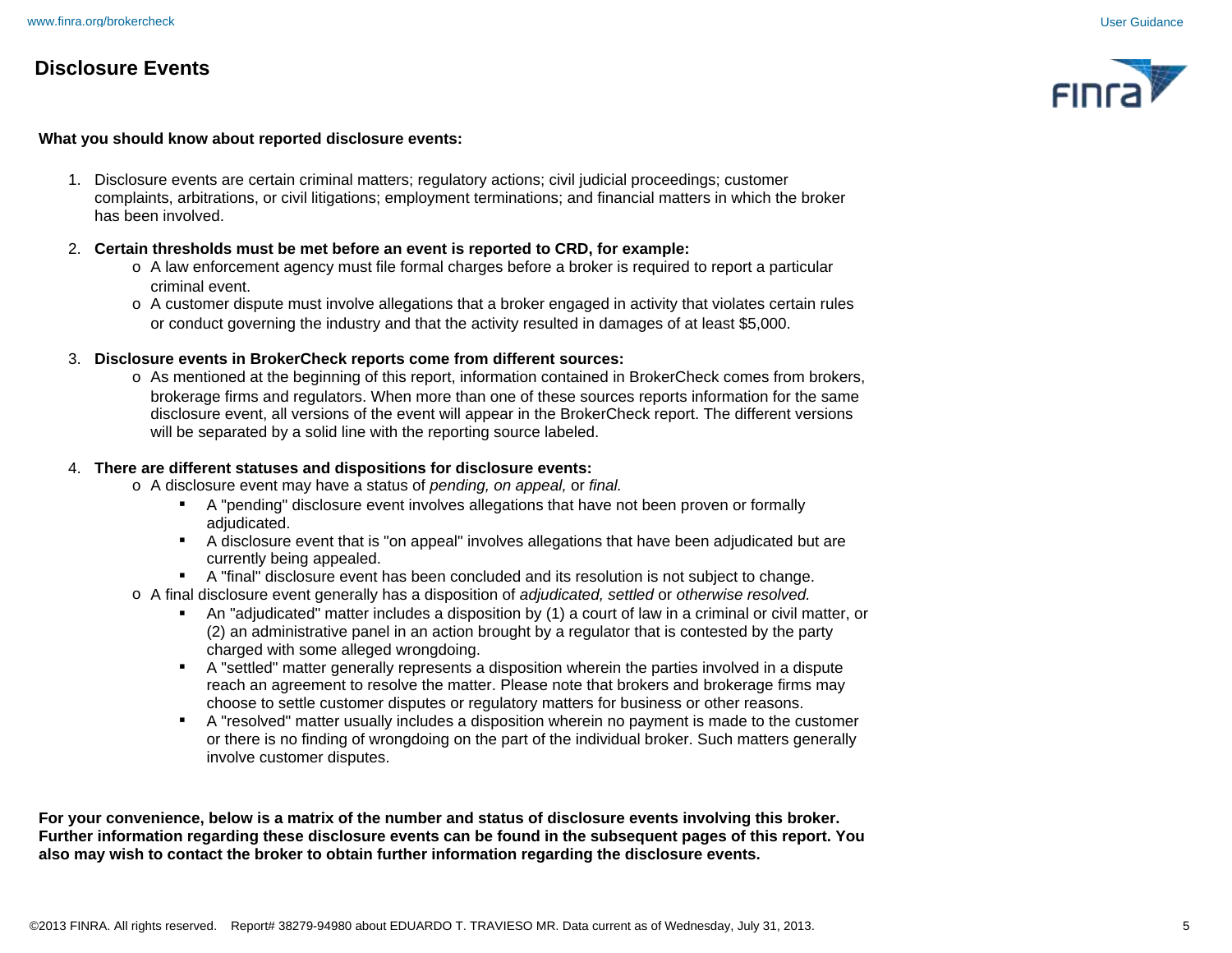

|                    | <b>Pending</b> | <b>Final</b> | On Appeal |
|--------------------|----------------|--------------|-----------|
| <b>Termination</b> | N/A            |              | N/A       |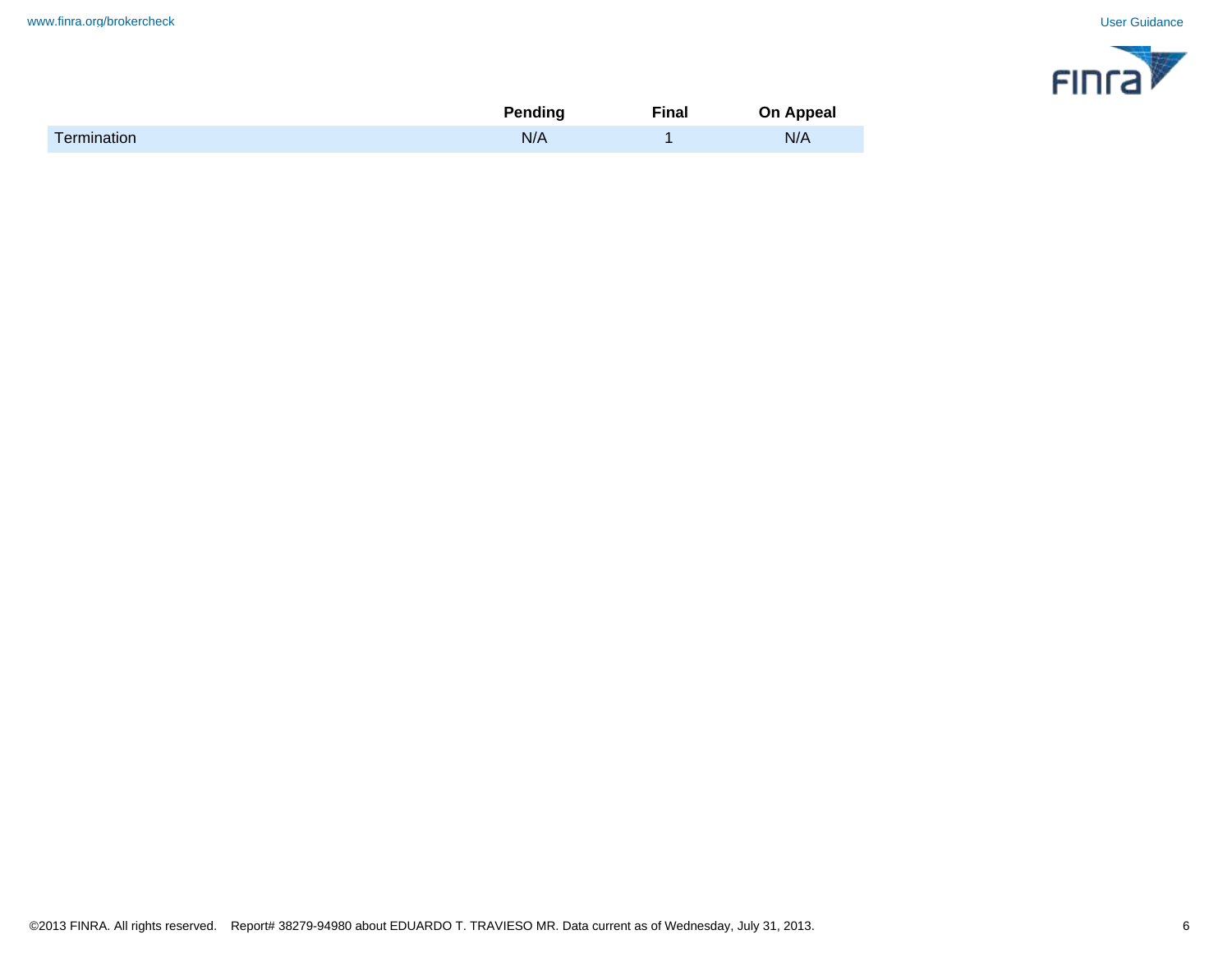

# **Disclosure Event Details**

When evaluating this information, please keep in mind that a discloure event may be pending or involve allegations that are contested and have not been resolved or proven. The disclosure event may, in the end, be withdrawn, dismissed, resolved in favor of the broker, or concluded through a negotiated settlement for certain business reasons (e.g., to maintain customer relationships or to limit the litigation costs associated with disputing the allegations) with no admission or finding of wrongdoing.

This report provides the information exactly as it was reported to CRD and therefore some of the specific data fields contained in the report may be blank if the information was not provided to CRD.

# **Employment Separation After Allegations**

This type of disclosure event involves a situation where the broker voluntarily resigned, was discharged or was permitted to resign after allegations were made that accused the broker of (1) violating investment-related statutes, regulations, rules or industry standards of conduct; (2) fraud or the wrongful taking of property; or (3) failure to supervise in connection with investment-related statutes, regulations, rules or industry standards of conduct.

| Disclosure 1 of 1        |                                                                                                                                                                                                                                                                                                                                                                                                                 |
|--------------------------|-----------------------------------------------------------------------------------------------------------------------------------------------------------------------------------------------------------------------------------------------------------------------------------------------------------------------------------------------------------------------------------------------------------------|
| <b>Reporting Source:</b> | Firm                                                                                                                                                                                                                                                                                                                                                                                                            |
| <b>Employer Name:</b>    | <b>J.P. MORGAN SECURITIES LLC</b>                                                                                                                                                                                                                                                                                                                                                                               |
| <b>Termination Type:</b> | <b>Voluntary Resignation</b>                                                                                                                                                                                                                                                                                                                                                                                    |
| <b>Termination Date:</b> | 03/21/2013                                                                                                                                                                                                                                                                                                                                                                                                      |
| <b>Allegations:</b>      | MR. TRAVIESO ACTED IN A MANNER THAT IS INCONSISTENT WITH THE<br>FIRM'S POLICIES AND PROCEDURES AND MAY HAVE VIOLATED<br>APPLICABLE REGULATORY REQUIREMENTS, INCLUDING USING HIS<br>RESIDENTIAL ADDRESS AS THE MAILING ADDRESS FOR CERTAIN<br>CUSTOMER COMMUNICATIONS. MR. TRAVIESO'S CONDUCT HAS<br>ACCORDINGLY FALLEN SHORT OF THE STANDARDS TO WHICH THE FIRM<br><b>HOLDS ITS REGISTERED REPRESENTATIVES.</b> |
| <b>Product Type:</b>     | No Product                                                                                                                                                                                                                                                                                                                                                                                                      |